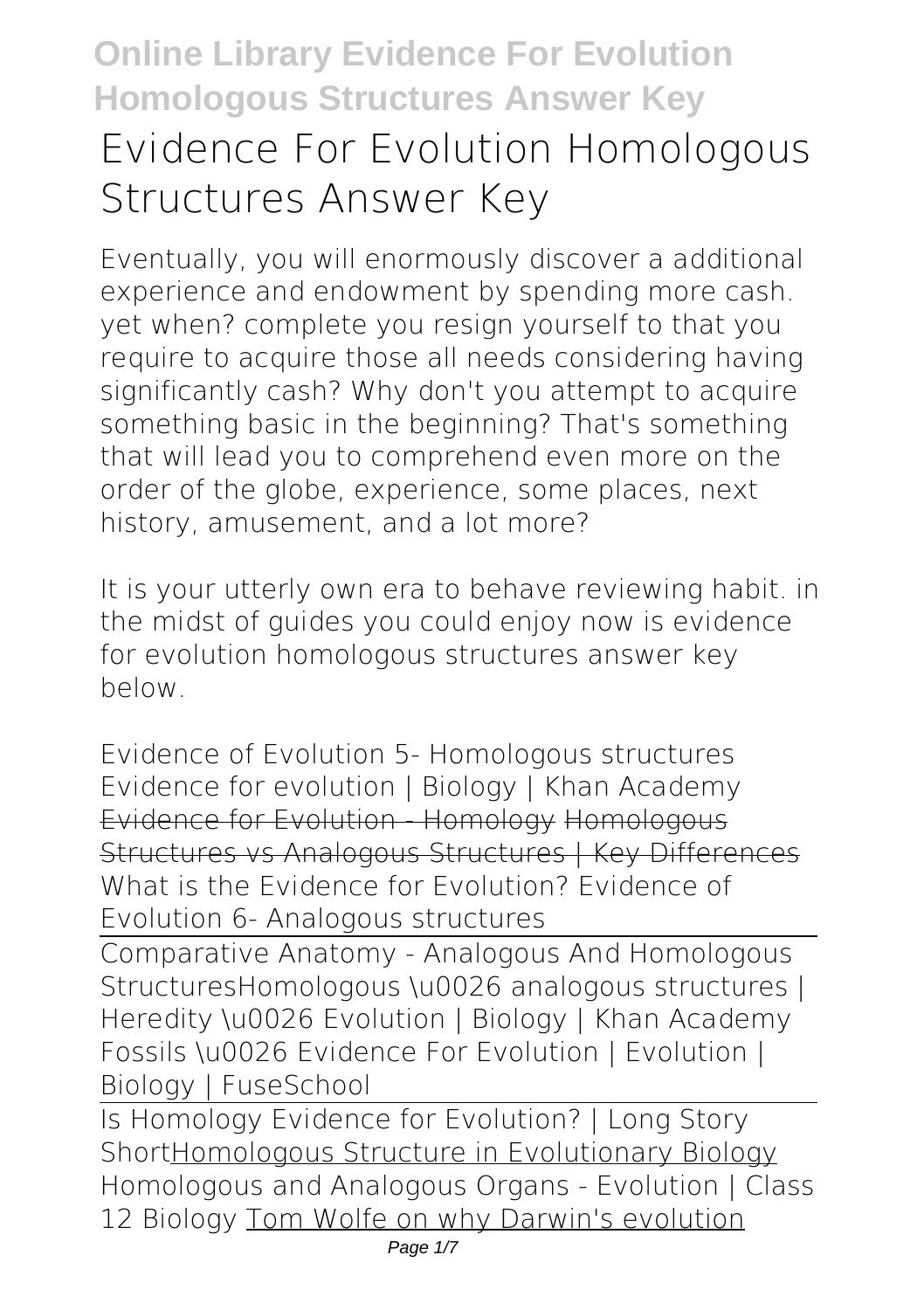#### theory is a \"myth\"

How Your DNA Proves Evolution Is RealWhat Happened Before History? Human Origins

The Theory of Evolution (by Natural Selection) | Cornerstones EducationHow we found out evolution is true: John van Wyhe at TEDxNTU

Can Science Explain the Origin of Life?*How Evolution works Vestigial Structures Evidence of Evolution* Comparative Anatomy as Evidence of Evolution Darwin s theory of evolution and evidence of evolution in urdu by dr Hadi *Evolution: It's a Thing - Crash Course Biology #20* **The Evidence for Evolution: Homology** Evolution - Morphological \u0026 Anatomical Evidences of Evolution - Part 1 Evidence for Evolution Evidence For Evolution Homologous **Structures** 

Homology is perhaps the most powerful piece of evidence for evolution. source: Wikipedia. For example, let's look at the bones that make up the forelimbs of humans, dogs, birds and whales. These structures, which make up the arm, forelimb, wing, and flipper of each animal, have the same underlying structure. They're composed of the same bones.

Homologous and Vestigial Structures as Evidence for Evolution

While the evidence of homologous structures has long been known, it has just recently been widely accepted as evidence of evolution. Not until the latter half of the 20th century, when it became possible to analyze and compare DNA , could researchers reaffirm the evolutionary relatedness of species with homologous structures.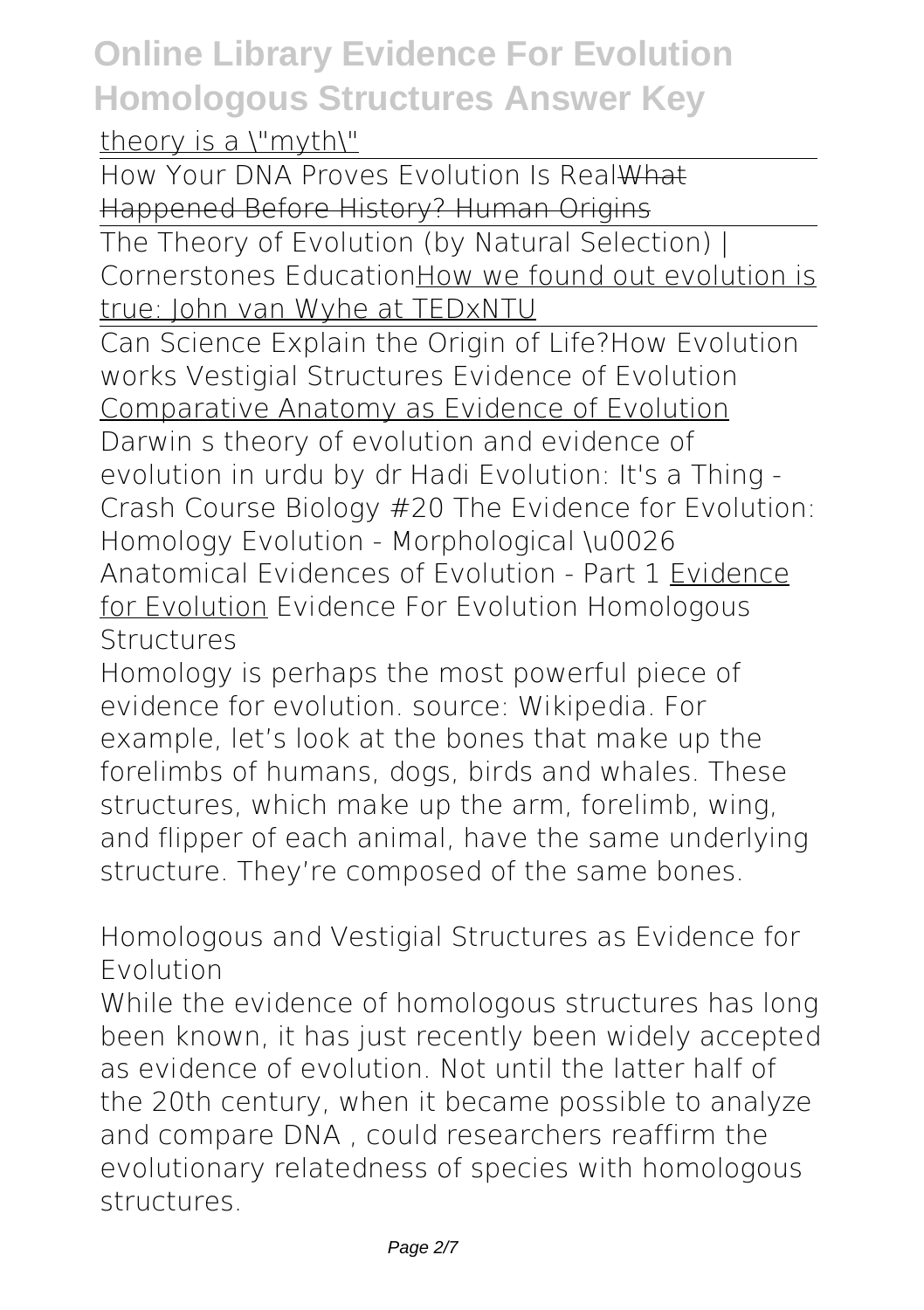Anatomy, Evolution, and Homologous Structures Scientists compare the anatomy, embryos, and DNA of living things to understand how they evolved. Evidence for evolution is provided by homologous structures. These are structures shared by related organisms that were inherited from a common ancestor. Other evidence is provided by analogous structures.

9.3: Evidence for Evolution - Biology LibreTexts Big Idea. Students explore homologous structures as a source of evidence for evolution. Write informative/explanatory texts, including the narration of historical events, scientific procedures/ experiments, or technical processes. Draw evidence from informational texts to support analysis, reflection, and research.

Homologous Structures: Evidence for Evolution A homologous structure is a similar structure that can be found in very different animals, often pointing towards a common ancestor. When animals look very different on the outside yet have certain structures that appear similar in form or function, they have homologous structures. To understand why homologous structures play an important role in the study of evolution, let's take a closer look at some different types of evolution and some examples of homologous structures.

Homologous Structures: Definition And Examples | Science ...

By Staff Writer Last Updated Apr 1, 2020 12:06:25 AM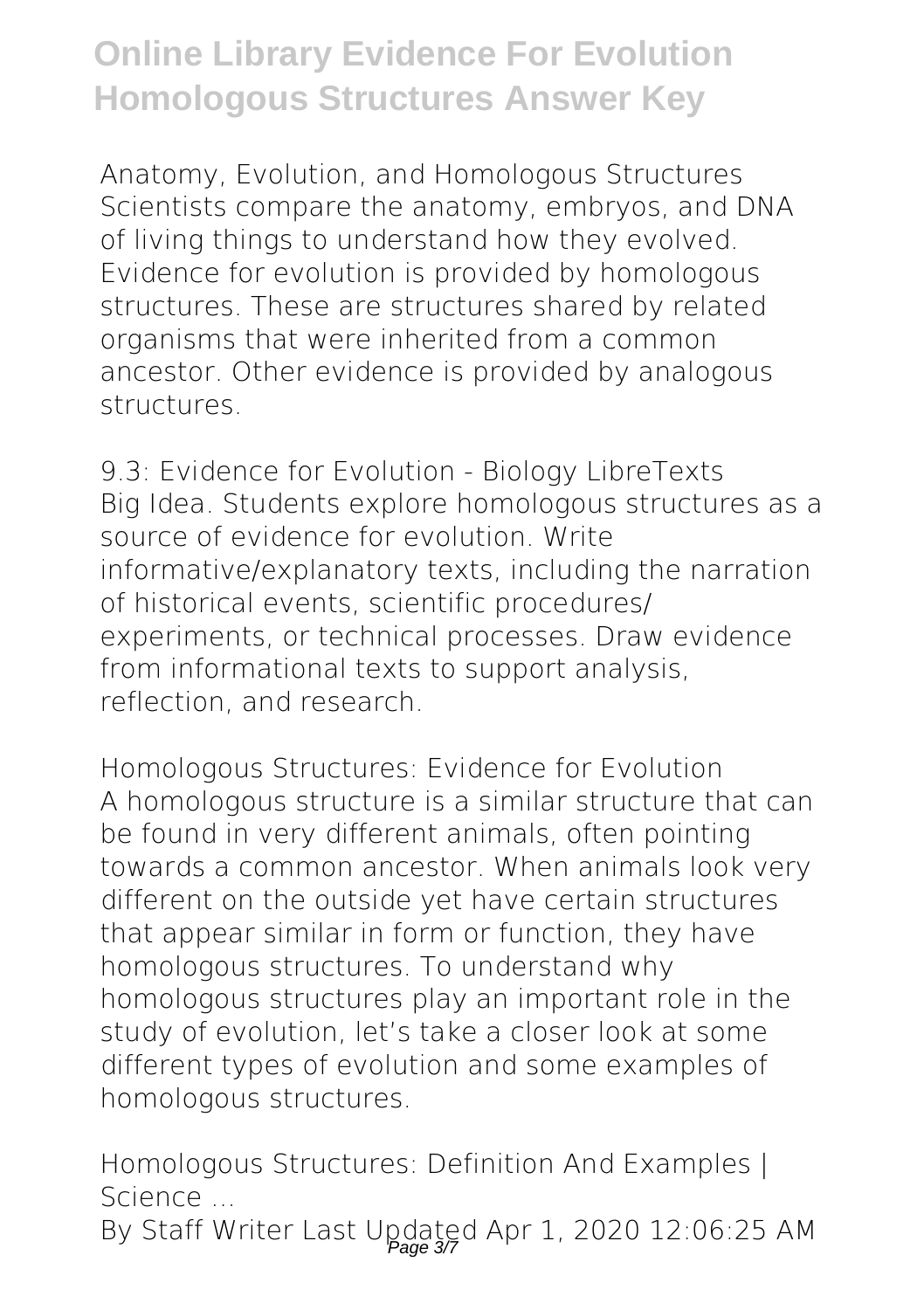ET. Tony Hisgett/Flickr/CC-BY-2.0. Homologous structures, such as the fins of whales and the hands of monkeys, demonstrate that while a species may use structures for different purposes, the species shared a common ancestor. By definition, homologous structures refer to those that were derived from ancestrally similar structures.

How Do Homologous Structures Support Evolution? give us the same functions. So, different structures are coming together, sort of, to give us the same functions, Converging to give same functions, so we call this convergent evolution. So analogous structures are are evidence for convergent evolution.

Homologous & analogous structures (video) | Khan Academy

Another type of evidence for evolution is the presence of structures in organisms that share the same basic form. For example, the bones in the appendages of a human, dog, bird, and whale all share the same overall construction (Figure 2) resulting from their origin in the appendages of a common ancestor.

Evidence for Evolution | Biology for Majors | 5.4 Evolution – summary of mark schemes 5.4.2 Outline the evidence for evolution provided by the fossil record, selective breeding of domesticated animals and homologous structures. Mark Scheme Homologous structures A. comparative anatomy of groups of animals or plants shows certain structural features are basically similar;

5.4 Evolution summary of mark schemes - BIOLOGY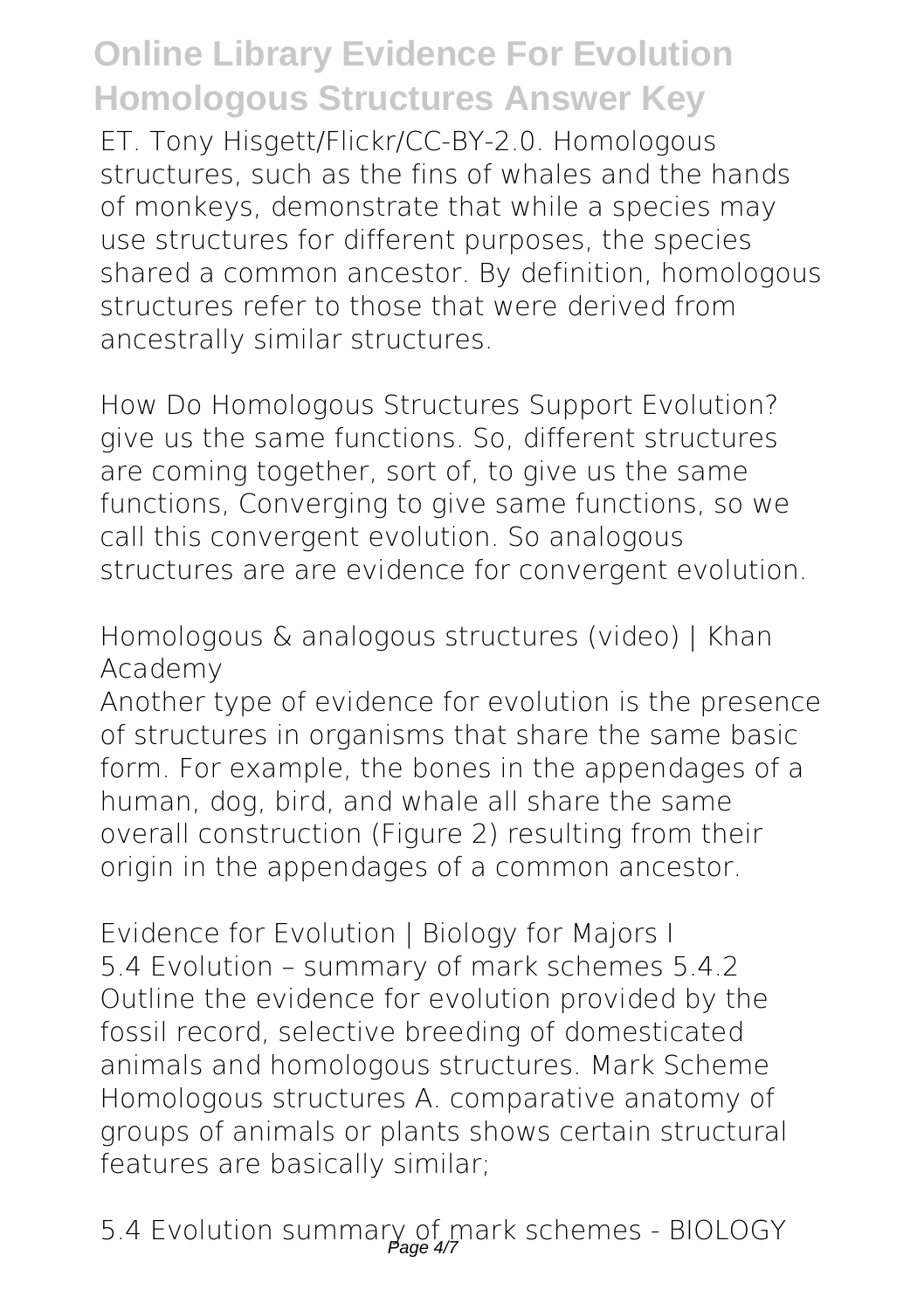Homologous structures-same structure, different function, DIVERGENT EVOLUTION, greater # of shared structures, more close relation Vestigial organsstructures without any function to the organism, remnants of structures that had important functions. DIVERGENT EVOLUTION. tail bone

Concept 3: Evidence of Evolution Flashcards | Quizlet Multiple types of evidence support the theory of evolution: Homologous structures provide evidence for common ancestry, while analogous structures show that similar selective... Similarities and differences among biological molecules (e.g., in the DNA sequence of genes) can be used to determine... ...

Evidence for evolution (article) | Khan Academy homologous structures Click card to see definition  $\Pi$ The forelimbs of mice, bats, and whales all have a similar bone structure. This is an example of which type of evidence of shared ancestry?

2.06 Quiz: Evidence for Evolution 1 Flashcards - Questions ...

Homologous structures provide evidence of evolution because they allow biologists to trace the evolutionary path of different species, linking them up in the larger evolutionary tree that links all life back to a common ancestor.

Defining Analogous and Homologous Structures The word homology, coined in about 1656, is derived from the Greek ὁμόλογος homologos from ὁμός Page 5/7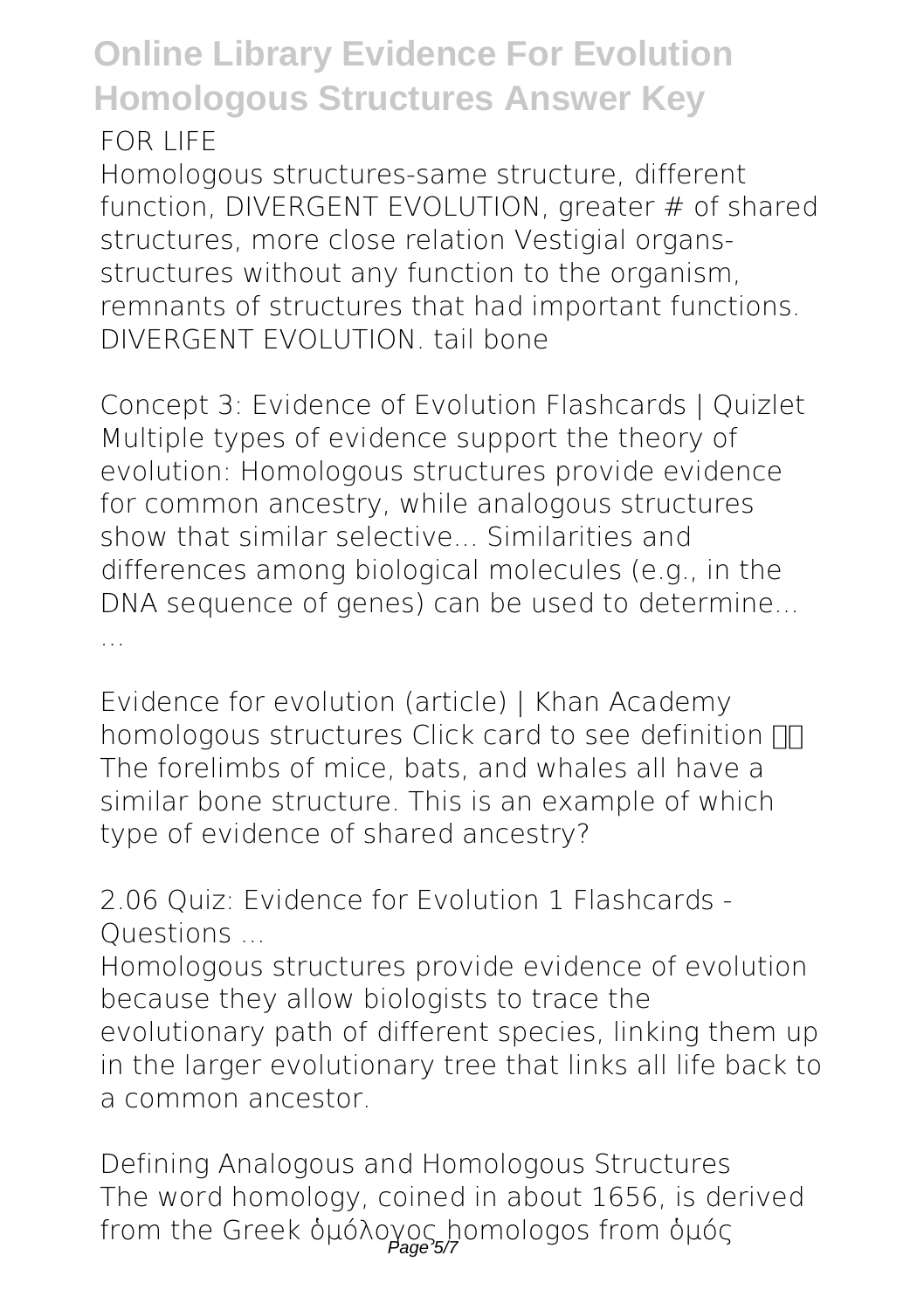homos "same" and λόγος logos "relation".. Similar biological structures or sequences in different taxa are homologous if they are derived from a common ancestor.Homology thus implies divergent evolution.For example, many insects (such as dragonflies) possess two pairs of flying wings.

Homology (biology) - Wikipedia

Homologies of the forelimb among vertebrates, giving evidence for evolution. The bones correspond, although they are adapted to the specific mode of life of the animal. (Some anatomists interpret the digits in the bird's wing as being 1, 2, and 3 rather than 2, 3, and  $4$ )

Homology | evolution | Britannica Support Stated Clearly on Patreon: https://www.patreon.com/statedclearlyBiologists teach that all living things on Earth are related. Is there any solid evid...

What is the Evidence for Evolution? - YouTube Anatomy and Embryology Another type of evidence for evolution is the presence of structures in organisms that share the same basic form. For example, the bones in the appendages of a human, dog, bird, and whale all share the same overall construction ([Figure 2]). That similarity results from their origin in the appendages of a common ancestor.

Evidence of Evolution | OpenStax: Concepts of Biology Showing how body parts of one species resemble the body parts of another species, as well as accumulating adaptations until structures become